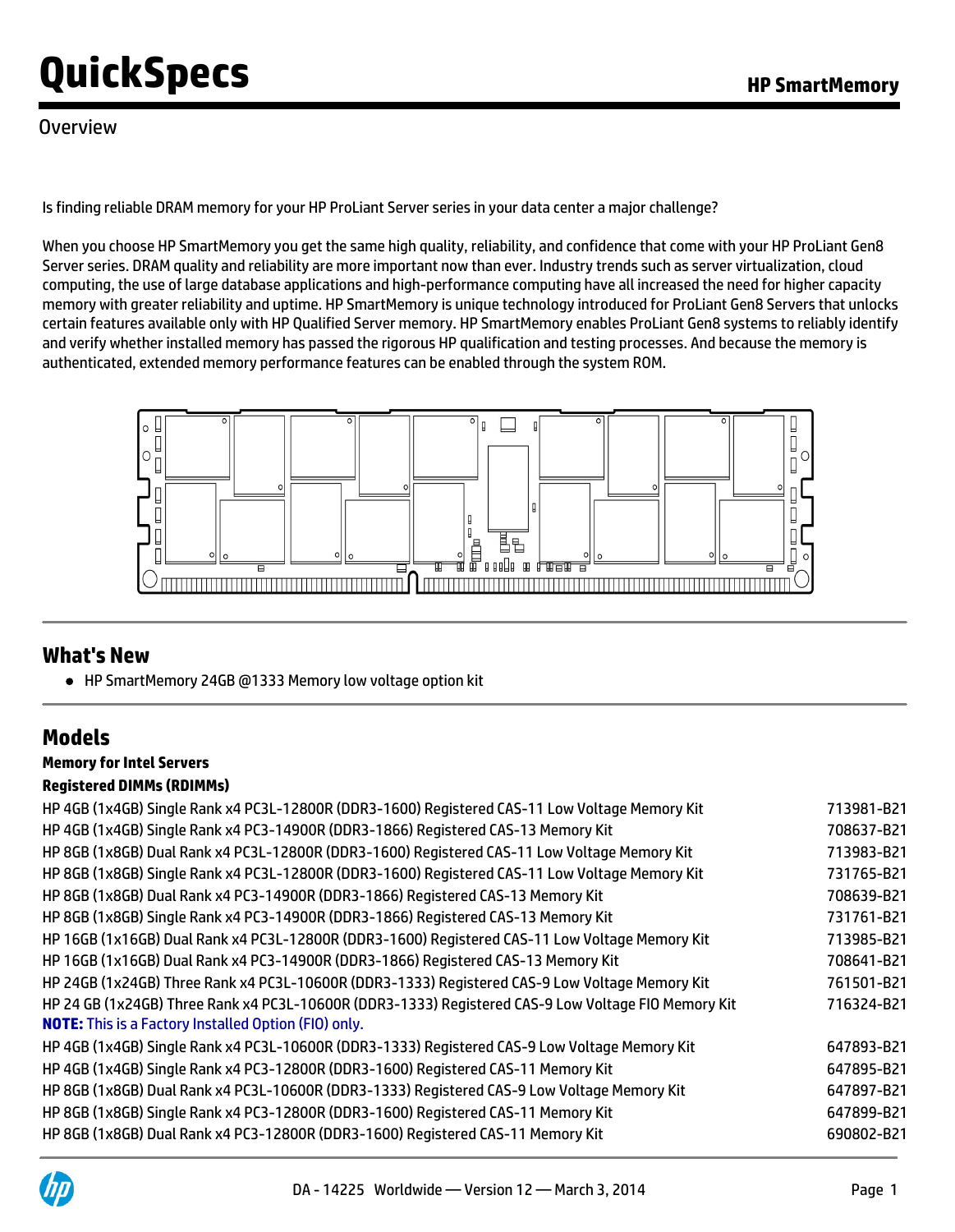### **Overview**

| HP 16GB (1x16GB) Dual Rank x4 PC3L-10600R (DDR3-1333) Registered CAS-9 Low Voltage Memory Kit       | 647901-B21 |
|-----------------------------------------------------------------------------------------------------|------------|
| HP 16GB (1x16GB) Dual Rank x4 PC3-12800R (DDR3-1600) Registered CAS-11 Memory Kit                   | 672631-B21 |
| HP 24GB (1x24GB) Three Rank x4 PC3L-10600R (DDR3-1333) Registered CAS-9 Low Voltage FIO Memory Kit  | 700404-B21 |
| <b>NOTE:</b> This is a Factory Installed Option (FIO) only.                                         |            |
| <b>Unbuffered with ECC DIMMs (UDIMMs)</b>                                                           |            |
| HP 2GB (1x2GB) Single Rank x8 PC3L-12800E (DDR3-1600) Unbuffered CAS-11 Low Voltage Memory Kit      | 713975-B21 |
| HP 2GB (1x2GB) Single Rank x8 PC3-14900E (DDR3-1866) Unbuffered CAS-13 Memory Kit                   | 708631-B21 |
| HP 4GB (1x4GB) Dual Rank x8 PC3L-12800E (DDR3-1600) Unbuffered CAS-11 Low Voltage Memory Kit        | 713977-B21 |
| HP 4GB (1x4GB) Dual Rank x8 PC3-14900E (DDR3-1866) Unbuffered CAS-13 Memory Kit                     | 708633-B21 |
| HP 8GB (1x8GB) Dual Rank x8 PC3L-12800E (DDR3-1600) Unbuffered CAS-11 Low Voltage Memory Kit        | 713979-B21 |
| HP 8GB (1x8GB) Dual Rank x8 PC3-14900E (DDR3-1866) Unbuffered CAS-13 Memory Kit                     | 708635-B21 |
| HP 2GB (1x2GB) Single Rank x8 PC3-12800E (DDR3-1600) Unbuffered CAS-11 Memory Kit                   | 669320-B21 |
| HP 2GB (1x2GB) Single Rank x8 PC3L-10600E (DDR3-1333) Unbuffered CAS-9 Low Voltage Memory Kit       | 647905-B21 |
| HP 4GB (1x4GB) Dual Rank x8 PC3-12800E (DDR3-1600) Unbuffered CAS-11 Memory Kit                     | 669322-B21 |
| HP 4GB (1x4GB) Dual Rank x8 PC3L-10600E (DDR3-1333) Unbuffered CAS-9 Low Voltage Memory Kit         | 647907-B21 |
| HP 8GB (1x8GB) Dual Rank x8 PC3-12800E (DDR3-1600) Unbuffered CAS-11 Memory Kit                     | 669324-B21 |
| HP 8GB (1x8GB) Dual Rank x8 PC3L-10600E (DDR3-1333) Unbuffered CAS-9 Low Voltage Memory Kit         | 647909-B21 |
| <b>Load Reduced DIMMs (LRDIMMs)</b>                                                                 |            |
| HP 32GB (1x32GB) Quad Rank x4 PC3-14900L (DDR3-1866) Load Reduced CAS-13 Memory Kit                 | 708643-B21 |
| <b>Load Reduced DIMMs (LRDIMMs)</b>                                                                 |            |
| HP 32GB (1x32GB) Quad Rank x4 PC3L-10600L (DDR3-1333) Load Reduced CAS-9 Low Voltage Memory Kit     | 647903-B21 |
| <b>HyperCloud DIMMs (HDIMMs)</b>                                                                    |            |
| HP 32GB (1x32GB) Dual Rank x4 PC3-10600H (DDR3-1333) HyperCloud CAS-9 Memory Kit                    | 715166-B21 |
| NOTE: This memory kit supports the DL380p Gen8 server only.                                         |            |
| <b>Memory for AMD Servers</b>                                                                       |            |
| <b>Registered DIMM (RDIMM)</b>                                                                      |            |
| HP 4GB (1x4GB) Single Rank x4 PC3L-10600R (DDR3-1333) Registered CAS-9 Low Voltage Memory Kit       | 647871-B21 |
| HP 4GB (1x4GB) Single Rank x4 PC3-12800R (DDR3-1600) Registered CAS-11 Memory Kit                   | 647873-B21 |
| HP 8GB (1x8GB) Dual Rank x4 PC3-12800R (DDR3-1600) Registered CAS-11 Memory Kit                     | 695793-B21 |
| HP 8GB (1x8GB) Dual Rank x4 PC3L-10600R (DDR3-1333) Registered CAS-9 Low Voltage Memory Kit         | 647877-B21 |
| HP 8GB (1x8GB) Single Rank x4 PC3-12800R (DDR3-1600) Registered CAS-11 Memory Kit                   | 647879-B21 |
| HP 16GB (1x16GB) Dual Rank x4 PC3L-10600R (DDR3-1333) Registered CAS-9 Low Voltage Memory Kit       | 647883-B21 |
| HP 16GB (1x16GB) Dual Rank x4 PC3-12800R (DDR3-1600) Registered CAS-11 Memory Kit                   | 672633-B21 |
| <b>Load Reduced DIMMs (LRDIMM)</b>                                                                  |            |
| HP 32GB (1x32GB) Quad Rank x4 PC3L-10600L (DDR3-1333) Load Reduced CAS-9 Low Voltage Memory Kit     | 647885-B21 |
| Ultra Low Voltage DIMMs (ULVDIMM) for AMD Servers                                                   |            |
| HP 4GB (1x4GB) Single Rank x4 PC3U-10600R (DDR3-1333) Registered CAS-9 Ultra Low Voltage Memory Kit | 647869-B21 |
| HP 8GB (1x8GB) Dual Rank x4 PC3U-10600R (DDR3-1333) Registered CAS-9 Ultra Low Voltage Memory Kit   | 647875-B21 |
| HP 16GB (1x16GB) Dual Rank x4 PC3U-10600R (DDR3-1333) Registered CAS-9 Ultra Low Voltage Memory Kit | 647881-B21 |

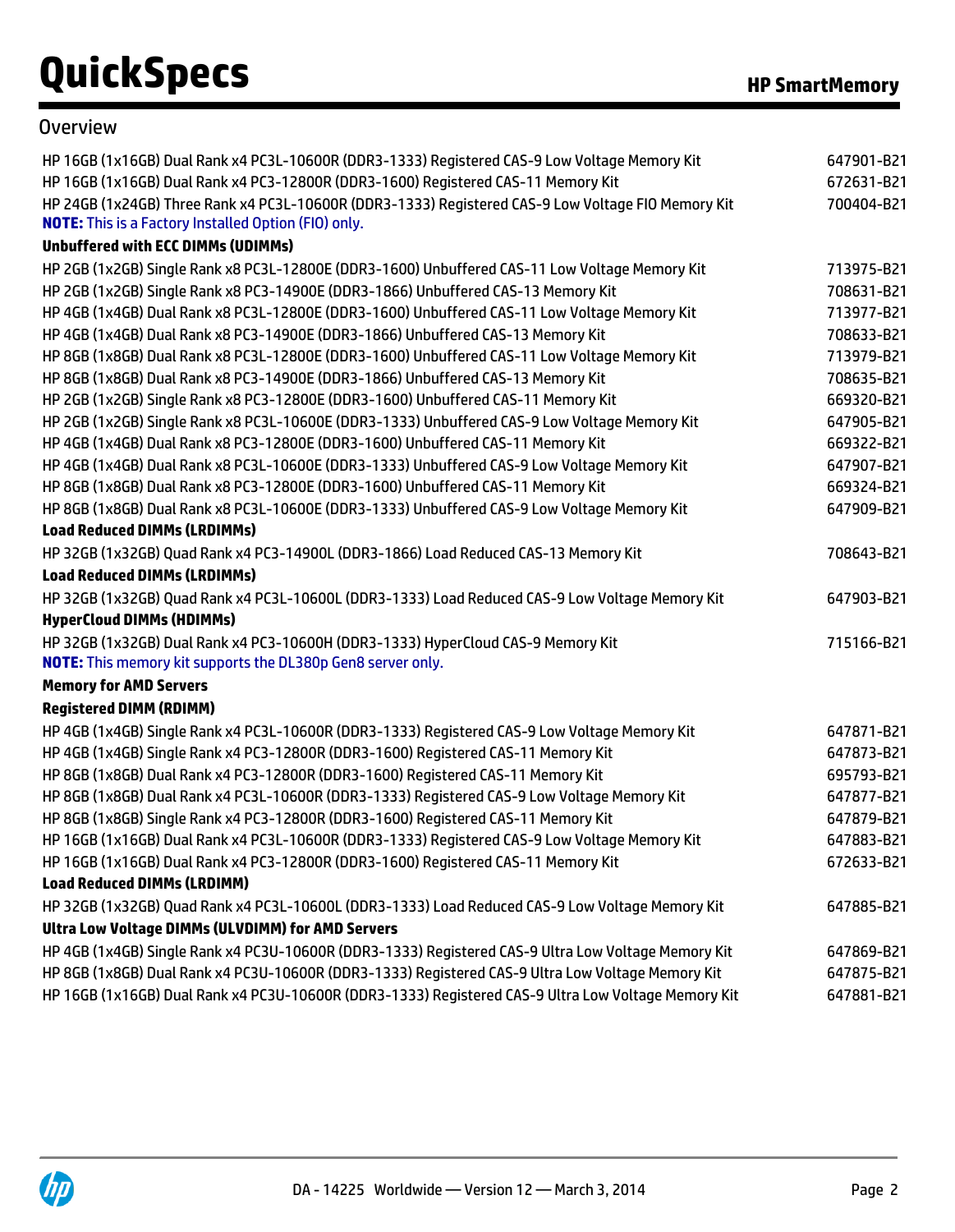### Standard Features

|                                                 | What is HP SmartMemory? HP SmartMemory is unique technology introduced for ProLiant Gen8 servers that unlocks certain features<br>available only with HP Qualified Server memory. HP SmartMemory enables ProLiant Gen8 systems to<br>reliably identify and verify whether installed memory has passed HP's rigorous qualification and test<br>processes. And because the memory is authenticated, extended memory performance features can be<br>enabled through the system ROM. HP SmartMemory will provide a platform to allow future memory-<br>related support enhancements through HP Active Health System, System Insight Management and Insight<br>Control management software.                                                                                                                                                                                                                               |
|-------------------------------------------------|----------------------------------------------------------------------------------------------------------------------------------------------------------------------------------------------------------------------------------------------------------------------------------------------------------------------------------------------------------------------------------------------------------------------------------------------------------------------------------------------------------------------------------------------------------------------------------------------------------------------------------------------------------------------------------------------------------------------------------------------------------------------------------------------------------------------------------------------------------------------------------------------------------------------|
| <b>Memory Quality and</b><br><b>Reliability</b> | Today's IT environments are seeing larger, more complex applications, an increase of mission-critical data<br>moving to the server, increasing demand for transaction processing and critical server consolidation.<br>Memory is a critical component of the information system, significantly defining the systems reliability,<br>performance, and increasingly the overall server and data center power footprint. This is why HP Qualified<br>Server Memory undergoes intense rigorous qualification process that begins with using the highest quality<br>components sourced from tier 1 DRAM suppliers. Only memory that meets HP's strict requirements are<br>selected to begin the HP Memory Qualification process. Unlike most third party memory manufacturers,<br>testing is performed and optimized on every HP ProLiant server platform to ensure upmost compatibility,<br>performance and reliability. |
| <b>Performance</b>                              | Because HP SmartMemory is certified, performance tested and tuned for HP ProLiant, certain performance<br>features are unique with HP SmartMemory. For example, while the industry supports DDR3-1333 RDIMM at<br>1.5V, today's Gen8 servers support DDR3-1333 RDIMM up to 3 DIMMs per channel at 1066MT/s running at<br>1.35V. This equates to up to 20% less power at the DIMM level with no performance penalty and now with<br>HyperCloud Memory on DL360p Gen8 and the DL380p Gen8 servers will support 3 DIMMs per channel at<br>1333MT/s running at 1.5 V. In addition, the industry supports UDIMM at 2 DIMMs per channel at 1066MT/s.<br>HP SmartMemory supports 2 DIMMs per channel 1333MT/s, or 25% greater bandwidth.                                                                                                                                                                                    |
| <b>Power Efficiency</b>                         | Memory plays an increasingly larger part of the server's power consumption and choosing the most<br>efficient memory is a critical component in reducing your data center's overall power and cooling<br>requirements. This savings translates to reduced operating cost and a faster return on investment, freeing<br>up IT budget spent on power and cooling.                                                                                                                                                                                                                                                                                                                                                                                                                                                                                                                                                      |
|                                                 | HP is committed to helping you get the maximum benefit per watt out of your IT infrastructure. For<br>example, HP SmartMemory 1.35V DDR3-1333 Registered memory is engineered to achieve the same<br>performance level as 1.5V memory. This also simplifies the HP memory portfolio making it easier to select<br>the right memory.                                                                                                                                                                                                                                                                                                                                                                                                                                                                                                                                                                                  |
| <b>Pre-Failure Alert</b>                        | When used in conjunction with Systems Insight Manager, the SMART capable firmware enables fault<br>prediction capabilities. If potential problems develop in one of the DIMMs, Systems Insight Manager lets<br>you know in advance so you can have the DIMM replaced, before it fails, under warranty.                                                                                                                                                                                                                                                                                                                                                                                                                                                                                                                                                                                                               |
|                                                 | NOTE: HP memory is protected by a Pre-Failure Alert when used with HP Systems Insight Manager,<br>allowing memory to be replaced before failure under warranty. In addition, HP memory is covered by a one<br>or three-year limited on-site warranty period for the system in which they are installed. The memory<br>warranty is automatically uplifted when used in a server for which a Care Pack is purchased. Please see the<br>Support Services section below for additional services.                                                                                                                                                                                                                                                                                                                                                                                                                         |

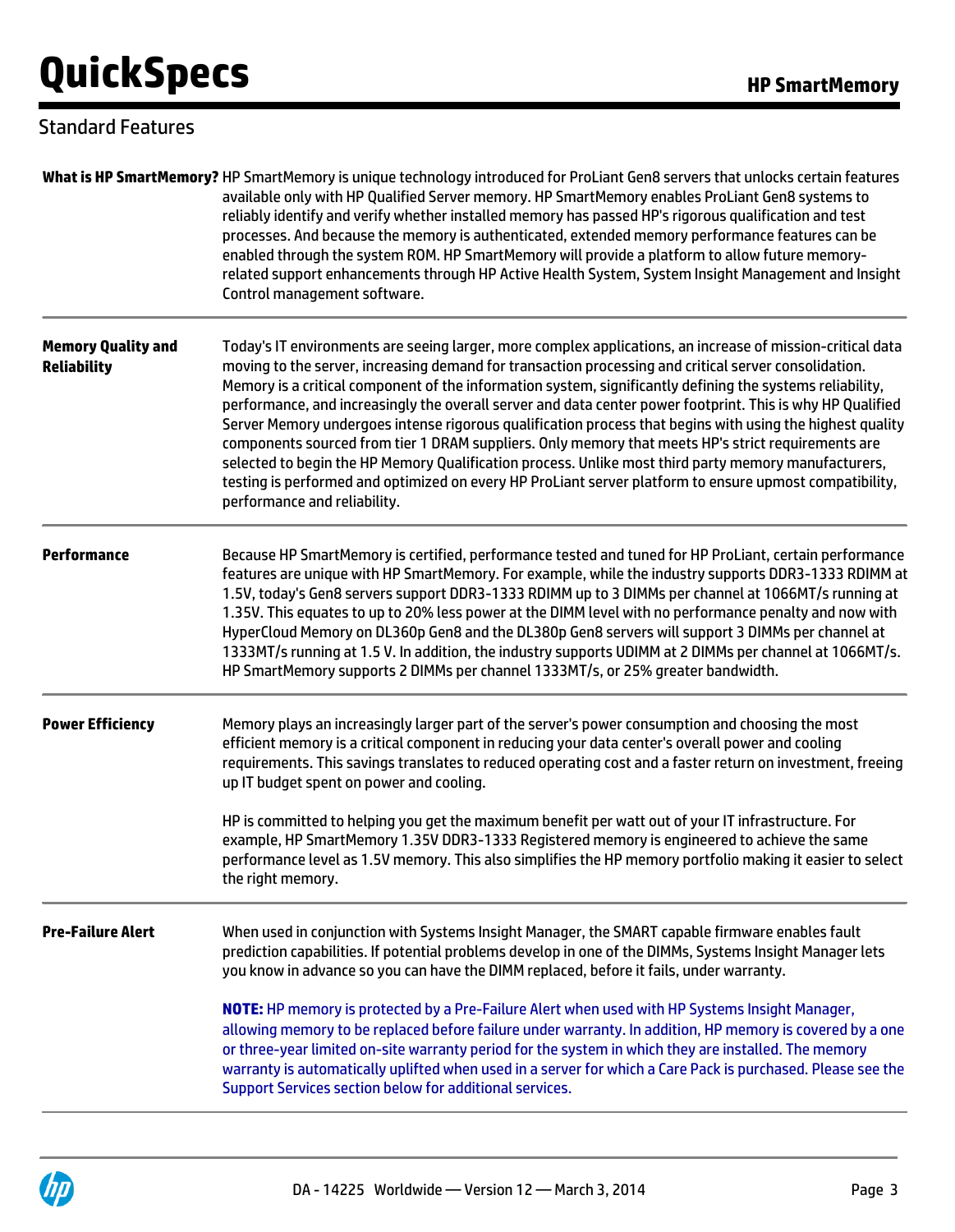| <b>Standard Features</b>                                                 |                                                                                                                                                                                                                                                                                                                                                                                                                                                                                                                                                                                                               |
|--------------------------------------------------------------------------|---------------------------------------------------------------------------------------------------------------------------------------------------------------------------------------------------------------------------------------------------------------------------------------------------------------------------------------------------------------------------------------------------------------------------------------------------------------------------------------------------------------------------------------------------------------------------------------------------------------|
| <b>HP Advanced Memory</b><br><b>Error Detection</b><br><b>Technology</b> | In the ProLiant System ROM upgrade (version May 2011 or later), HP enhanced memory error protection<br>with HP Advanced Memory Error Detection Technology. This innovation monitors several memory<br>parameters and seeks out specific defects that either cause performance degradation or significantly<br>increase the probability of a non-recoverable memory condition. By improving the prediction of critical<br>memory error conditions, this technology prevents unnecessary DIMM replacement and increases server<br>uptime.                                                                       |
|                                                                          | For more information on the HP Advanced Memory Error Detection Technology:<br>http://h20000.www2.hp.com/bc/docs/support/SupportManual/c02878598/c02878598.pdf                                                                                                                                                                                                                                                                                                                                                                                                                                                 |
| <b>HP Active Health System</b>                                           | Future ROM updates will enable HP SmartMemory to will work in conjunction with HP Active Health System<br>which monitors changes to the server hardware configuration to enable lifecycle monitoring of memory<br>health status. Having insight into memory related service events will shorten diagnosing problems and<br>deliver rapid resolutions if and when failures occur. Whereas Pre-Failure Alert simply notifies the<br>administrator of an impending failure, HP SmartMemory will provide insight with rich information on<br>memory-related events like multi-bit errors or configuration issues. |
| <b>Support Matrix</b>                                                    | Please see the following URL for the latest list of supported servers: http://www.hpproliantoptions.com/                                                                                                                                                                                                                                                                                                                                                                                                                                                                                                      |
| <b>Warranty</b>                                                          | For details on HP Qualified Options Limited Warranty visit:<br>http://h18004.www1.hp.com/products/servers/platforms/warranty/index.html                                                                                                                                                                                                                                                                                                                                                                                                                                                                       |
| <b>Other Resources</b>                                                   | For information regarding HP Qualified Server Memory visit: www.hp.com/products/memory<br>For the latest updates on HP Qualified Options visit: www.hp.com/go/hpqo                                                                                                                                                                                                                                                                                                                                                                                                                                            |
| <b>Memory FAQs</b>                                                       | <b>What is HP SmartMemory?</b>                                                                                                                                                                                                                                                                                                                                                                                                                                                                                                                                                                                |
|                                                                          | HP SmartMemory is unique technology introduced for HP ProLiant Gen8 servers that unlocks certain<br>features available only on HP Qualified Server memory. HP SmartMemory enables HP ProLiant Gen8<br>systems to reliably identify and verify whether installed memory has passed HP's rigorous qualification<br>and test processes. And because the memory is authenticated, certain extended memory performance<br>features can be enabled through the system ROM. HP SmartMemory will allow future support<br>enhancements through HP Active Health System and other management software.                  |
|                                                                          | HP SmartMemory is ideal for customers who want assurance of buying genuine HP Qualified memory that<br>is performance tuned for HP ProLiant servers, and capable of future enhanced support through HP Active<br>Health and other management software.<br>What are the key benefits of HP SmartMemory?                                                                                                                                                                                                                                                                                                        |
|                                                                          | • Increased reliability since the memory undergoes an authentication process that verifies<br>qualification has been performed on HP platforms<br>• Performance tuned and optimized for HP ProLiant servers<br>• Future enhanced support through HP Active Health System                                                                                                                                                                                                                                                                                                                                      |

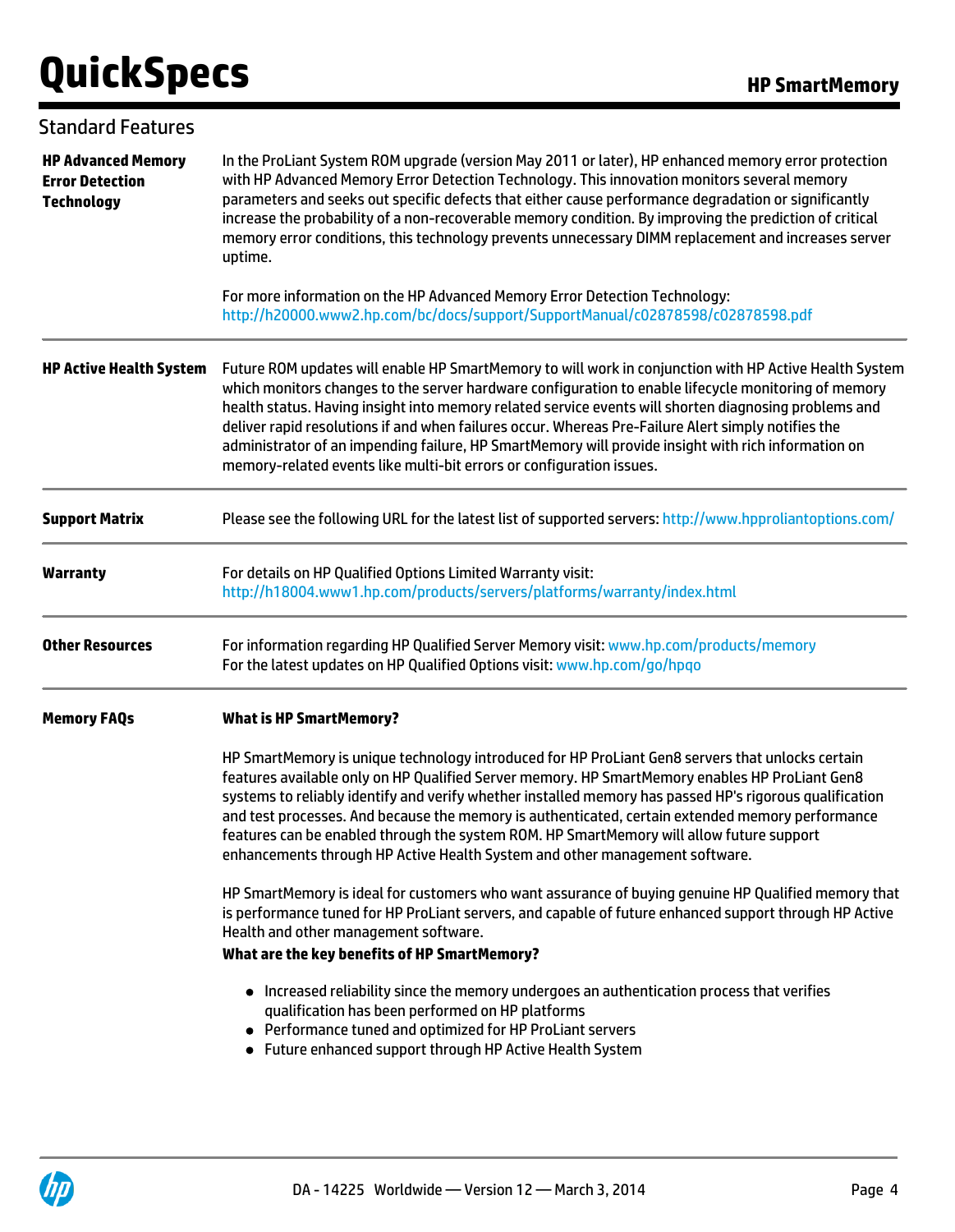### Standard Features

#### **Is HP SmartMemory using proprietary memory technology?**

HP SmartMemory uses industry standard memory that has been validated on HP systems. Since the memory has completed HP's rigorous test processes on HP platforms, every memory characteristic is known to have met the highest standards.

#### **Will 3rd Party DDR3 memory work in my HP ProLiant server?**

Yes. HP supports the Customers' right to choose other memory suppliers but is confident in HP's quality and innovation. Features that are supported today for 3rd Party memory such as pre-failure alerting and error event logging in the IML will remain the same. Enhanced memory performance features that go beyond processor/chipset manufacturer POR specifications for memory speed and power requirements will be unique to HP SmartMemory as they are a benefit of our system-level engineering skills.

#### **Will previous G6/G7 DDR3 memory work in my HP ProLiant server?**

HP DIMMs from previous generations have not been qualified on ProLiant Gen8 servers. Certain HP SmartMemory features such as memory authentication and enhanced memory performance will not be supported.

#### **Will there be unique part numbers for Intel and AMD supported HP ProLiant servers?**

HP has different part numbers for AMD and Intel servers because there are slight timing differences in the memory controllers which can lead to different list of qualified parts.

#### **Will 1.35V low voltage memory run at 1.5V?**

Yes. 1.35V memory will safely run at 1.5V without harming the DIMM. RDIMMs operating at either 1.35V or 1.5V may be mixed in any order but the system will power them at the higher voltage.

### **What is LRDIMM?**

LRDIMM or Load Reduced DIMM is an industry standard memory technology that has been adopted by Intel for their next generation Intel® Xeon® E5-2600 family processor that addresses the need for greater memory bandwidth and capacity. LRDIMM memory buffer reduces the electrical load to the memory controller and allows higher capacity memory to run at 3 DIMMs per channel. LRDIMM is for customers who require the maximum memory capacity.

### **Will LRDIMMs work with RDIMMs or UDIMMs?**

LRDIMM, RDIMM and UDIMMs are all distinct memory technologies and cannot be mixed within a server. The majority of ProLiant Gen8 servers support RDIMM, UDIMM and LRDIMM.

### **Why do some DIMMs include a heat spreader while other DIMMs of the same capacity, rank and speed do not?**

When a DIMM is first launched, it may require a heat spreader which allows the modules to maintain certain temperature when installed in the server. As power consumption tends to decrease with new DRAM revisions, the heat spreader is no longer required. The use of these DIMMs with or without heat spreaders has been validated both functionally and thermally. They can be mixed within a system without issues.

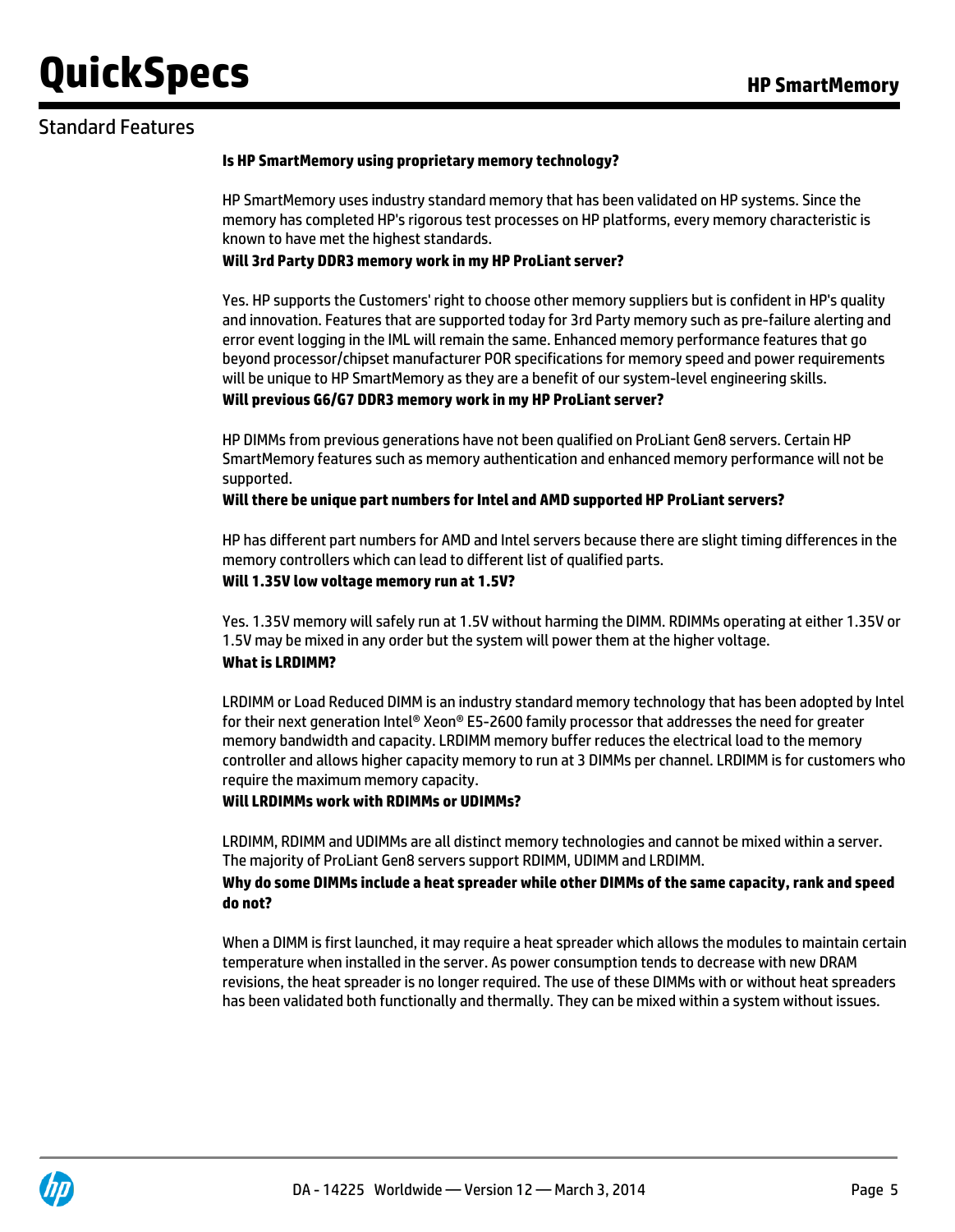### Service and Support

HP Technology Services offers you technical consultants and support expertise to solve your most complex infrastructure problems. We help keep your business running, boost availability, and avoid downtime.

#### **Protect your business beyond warranty with HP Care Pack Services**

When you buy HP Options, it's also a good time to think about what level of service you may need. HP Care Pack services provide total care and support expertise with committed response choices designed to meet your IT and business need.

HP Foundation Care services deliver scalable support-packages for HP industry-standard servers and software. You can choose the type and level of service that is most suitable for your business needs. New to this portfolio is HP Collaborative Support. If you are running business critical environments, HP offers Proactive Care or Critical Advantage. These services help you deliver high levels of application availability through proactive service management and advanced technical response.

Here is the support service recommendation from the Foundation Care and Proactive Care portfolio. For customized support service solution, HP can work with you to tailor a service solution for your unique support requirements using broader services portfolio of Foundation Care and Proactive Care.

### **Recommended HP Care Pack Services for optimal satisfaction with your HP product**

### **Recommended Services 3-Year HP 24x7 4 hour Response, Hardware Support Onsite Service**

Provides you with rapid remote support and if required an HP authorized representative who will arrive on site any time and day of the year to begin hardware maintenance service within 4 hours of the service request being logged.

#### **OR**

#### **3-Year HP 24x7 4 hour Response, HP Collaborative Support**

Offers customers a single point of contact for server problem diagnosis, hardware problem resolution, and basic software problem diagnosis, fault isolation, and resolution if available to HP. If the problem is with HP HW, the representative will arrive on site any time and day of the year to begin hardware maintenance service within 4 hours of the service request being logged. In case, the issue is with HP or supported thirdparty software product and cannot be resolved by applying known fixes, HP will contact the third-party vendor and create a problem incident on your behalf.

#### **HP ProLiant Server Hardware Installation**

Provides for the basic hardware installation of HP branded servers, storage devices and networking options to assist you in bringing your new hardware into operation in a timely and professional manner

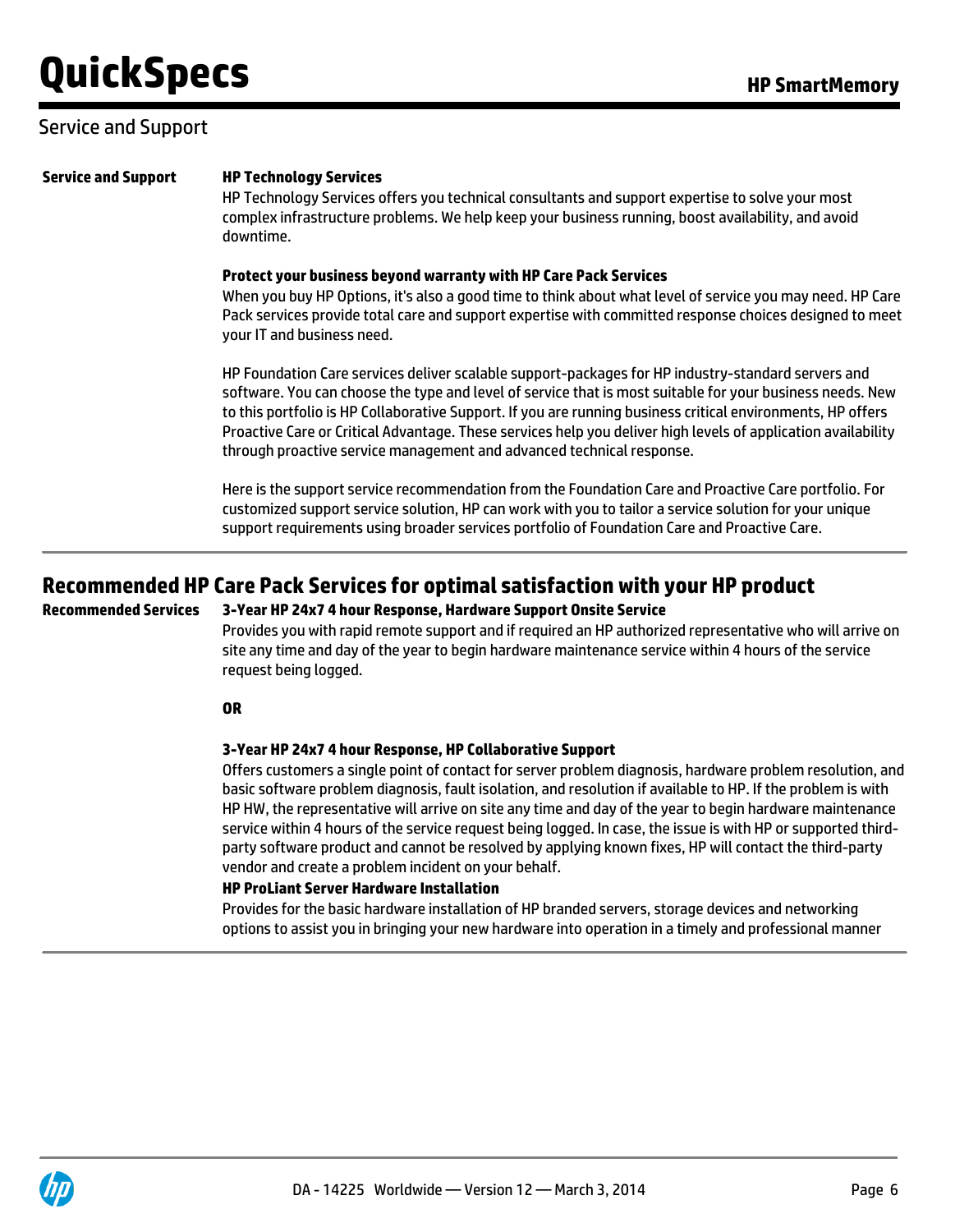# Service and Support

| <b>Related Services</b>       | Related HP Care Pack Services to enhance your HP product experience<br>3-Year HP 24x7 4 hour Response, Proactive Care or Critical Advantage<br>Helps optimize your systems and delivers high levels of application availability through proactive service<br>management and advanced technical response. A skilled Technical Manager will own your query or issue<br>end to end until resolved, delivering a single point of contact for you                                                                                                                                                                                                                                                                                                                            |  |  |  |  |  |  |  |  |
|-------------------------------|-------------------------------------------------------------------------------------------------------------------------------------------------------------------------------------------------------------------------------------------------------------------------------------------------------------------------------------------------------------------------------------------------------------------------------------------------------------------------------------------------------------------------------------------------------------------------------------------------------------------------------------------------------------------------------------------------------------------------------------------------------------------------|--|--|--|--|--|--|--|--|
|                               | <b>OR</b>                                                                                                                                                                                                                                                                                                                                                                                                                                                                                                                                                                                                                                                                                                                                                               |  |  |  |  |  |  |  |  |
|                               | 3-Year HP 6-hour Onsite Call-to-Repair, HP Collaborative Support<br>Offers customers a single point of contact for server problem diagnosis, hardware problem resolution to<br>return the hardware in operating condition within 6 hours of the initial service request to the HP Global<br>Solution Center, and basic software problem diagnosis, fault isolation, and resolution if available to HP. In<br>case, the issue is with HP or supported third-party software product and cannot be resolved by applying<br>known fixes, HP will contact the third-party vendor and create a problem incident on your behalf.<br><b>HP Proactive Select Service</b><br>Provides a flexible way to purchase HP best-in-class consultancy and technical services. You can buy |  |  |  |  |  |  |  |  |
|                               | Proactive Select Service Credits when you purchase your hardware and then use the credits over the next<br>12 months.                                                                                                                                                                                                                                                                                                                                                                                                                                                                                                                                                                                                                                                   |  |  |  |  |  |  |  |  |
| <b>Insight Remote Support</b> | Provides 24 X 7 remote monitoring, proactive notifications, and problem resolution. Learn more<br>http://www.hp.com/go/insightremotesupport                                                                                                                                                                                                                                                                                                                                                                                                                                                                                                                                                                                                                             |  |  |  |  |  |  |  |  |
| <b>HP Support Center</b>      | Personalized online support portal with access to information, tools and experts to support HP business<br>products. Submit support cases online, chat with HP experts, access support resources or collaborate with<br>peers. Learn more http://www.hp.com/go/hpsc                                                                                                                                                                                                                                                                                                                                                                                                                                                                                                     |  |  |  |  |  |  |  |  |
|                               | HP's Support Center Mobile App* allows you to resolve issues yourself or quickly connect to an agent for<br>live support. Now, you can get access to personalized IT support anywhere, anytime.<br>HP Insight Remote Support and HP Support Center are available at no additional cost with a HP warranty,<br>HP Care Pack or HP contractual support agreement.                                                                                                                                                                                                                                                                                                                                                                                                         |  |  |  |  |  |  |  |  |
|                               | *HP' Support Center Mobile App is subject to local availability                                                                                                                                                                                                                                                                                                                                                                                                                                                                                                                                                                                                                                                                                                         |  |  |  |  |  |  |  |  |
| <b>Parts and materials</b>    | HP will provide HP-supported replacement parts and materials necessary to maintain the covered<br>hardware product in operating condition, including parts and materials for available and recommended<br>engineering improvements. Supplies and consumable parts will not be provided as part of this service;<br>standard warranty terms and conditions apply. Parts and components that have exceeded their maximum<br>supported lifetime and/or the maximum usage limitations as set forth in the manufacturer's operating<br>manual or the technical product data sheet will not be provided, repaired or replaced as part of this service.                                                                                                                        |  |  |  |  |  |  |  |  |

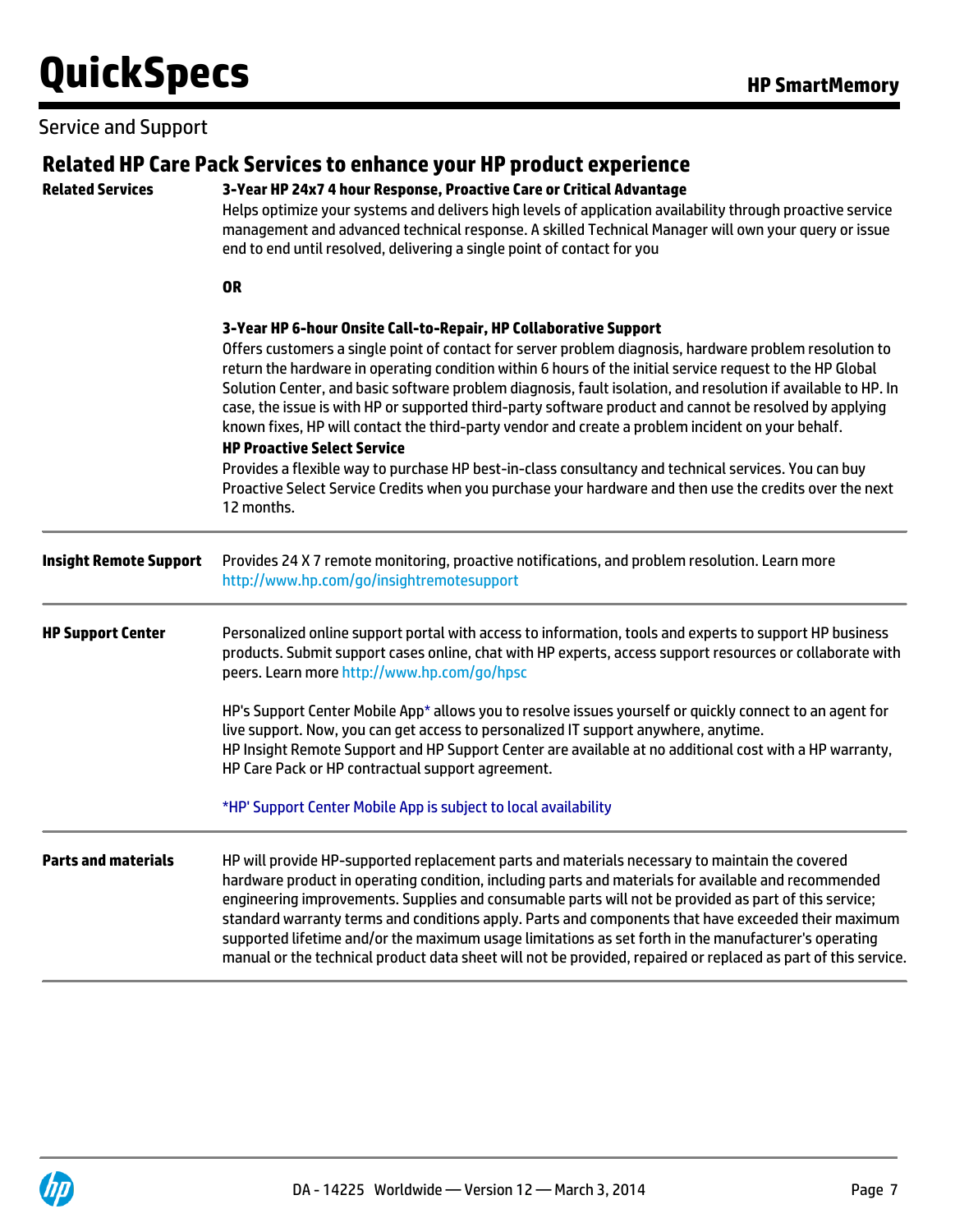| <b>Service and Support</b>            |                                                                                                                                                                                                                                                                                                                                                                                                                                                                                                                                                                    |
|---------------------------------------|--------------------------------------------------------------------------------------------------------------------------------------------------------------------------------------------------------------------------------------------------------------------------------------------------------------------------------------------------------------------------------------------------------------------------------------------------------------------------------------------------------------------------------------------------------------------|
| <b>Warranty / Service</b><br>Coverage | For ProLiant servers and storage systems, this service covers HP-branded hardware options qualified for<br>the server, purchased at the same time or afterward, internal to the enclosure, as well as external<br>monitors up to 22" and tower UPS products; these items will be covered at the same service level and for<br>the same coverage period as the server unless the maximum supported lifetime and/or the maximum<br>usage limitation has been exceeded. Coverage of the UPS battery is not included; standard warranty terms<br>and conditions apply. |
|                                       | The defective media retention service feature option applies only to Disk or eligible SSD/Flash Drives<br>replaced by HP due to malfunction. It does not apply to any exchange of Disk or SSD/Flash Drives that have<br>not failed. SSD/Flash Drives that are specified by HP as consumable parts and/or that have exceeded<br>maximum supported lifetime and/or the maximum usage limit as set forth in the manufacturer's operating<br>manual or the technical data sheet are not eligible for the defective media retention service feature option.             |
| <b>For more information</b>           | To learn more on services for HP ESSN Options, please contact your HP sales representative or HP<br>Authorized Channel Partner. Or visit: http://www.hp.com/services/proliant or<br>www.hp.com/services/bladesystem                                                                                                                                                                                                                                                                                                                                                |

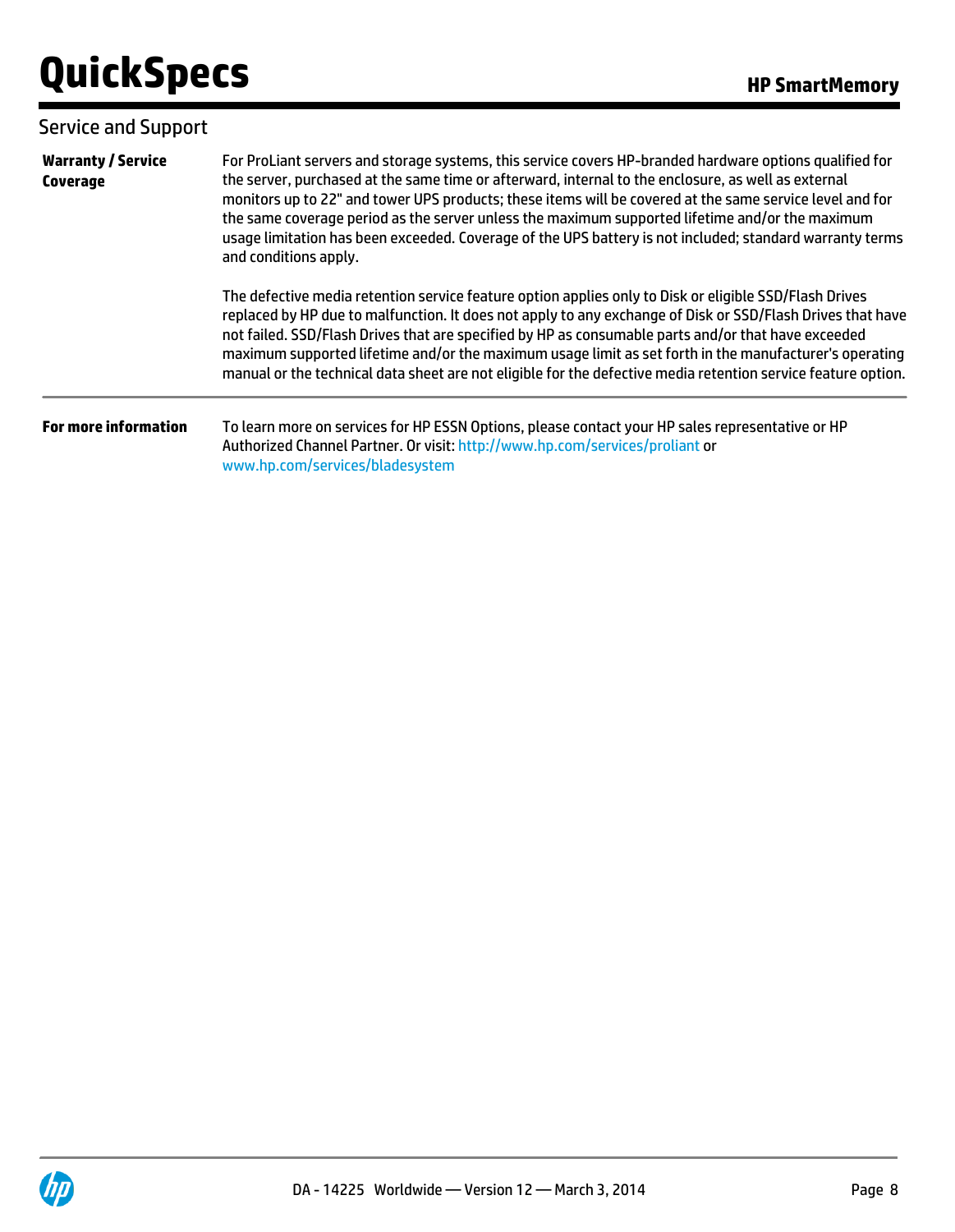# Technical Specifications

For detailed memory configuration rules and guidelines, please use the Online DDR3 Memory Configuration Tool: [www.hp.com/go/ddr3memory-configurator](http://www.hp.com/go/ddr3memory-configurator)

#### **Memory Subsystem Architecture**

The memory subsystem architecture is dependent on the ProLiant Gen8 server platform.

For servers using the Intel® Xeon® E5-2600 family processor series:

- 16 DIMM slots: Four memory channels per installed processor with two DIMMs per channel for a total of eight (8) DIMMs or a grand total of sixteen (16) DIMMs for the server. Up to 32GB capacity DIMMs are supported for 512GB of memory (16 DIMM slots x 32GB per DIMM).
- 24 DIMM slots: Four memory channels per installed processor with three DIMMs per channel for a total of twelve (12) DIMMs or a grand total of twenty-four (24) DIMMs for the server. Up to 32GB capacity DIMMs are supported for 768GB of memory (24 DIMM slots x 32GB per DIMM).

For servers using the Intel® Xeon® E5-2400 family processor series:

12 DIMM slots: Three memory channels per installed processor with two DIMMs per channel for a total of six (6) DIMMs or a grand total of twelve (12) DIMMs for the server. Up to 32GB capacity DIMMs are supported for 384GB of memory (12 DIMM slots x 32GB per DIMM).

For servers using the AMD Opteron 6200 family processor series:

- 16 DIMM slots: Four memory channels per installed processor with two DIMMs per channel for a total of eight (8) DIMMs or a grand total of sixteen (16) DIMMs for the server. Up to 32GB capacity DIMMs are supported for 512GB of memory (16 DIMM slots x 32GB per DIMM).
- 24 DIMM slots: Four memory channels per installed processor with three DIMMs per channel for a total of twelve (12) DIMMs or a grand total of twenty-four (24) DIMMs for the server. Up to 32GB capacity DIMMs are supported for 768GB of memory (24 DIMM slots x 32GB per DIMM).

For platform specific memory details please refer to the HP ProLiant user guide at: [http://www.hp.com/support.](http://www.hp.com/support)

#### **General Memory Population Rules and Guidelines**:

- Install DIMMs only if the corresponding processor is installed.
- If only one processor is installed in a two processor system, only half of the DIMM slots are available.
- To maximize performance, it is recommended to balance the total memory capacity between all installed processors and load the channels similarly whenever possible.
- When two processors are installed, balance the DIMMs across the two processors.
- White DIMM slots denote the first slot to be populated in a channel.
- Place the DIMMs with the highest number of ranks in the white slot when mixing DIMMs of different ranks on the same channel.
- Do not mix UDIMMs, RDIMMs or LRDIMMs.
- Quad rank RDIMMs are not supported in HP ProLiant Gen8 servers.
- Quad rank LRDIMMs are capable of up to three DIMMs per channel.
- RDIMMs operating at either 1.35V or 1.5V may be mixed in any order, but the system will power them at the higher voltage.
- DIMMs of different speeds may be mixed in any order; the server will select a common optimal speed.
- The maximum memory speed is a function of the memory type, memory configuration, and processor model.
- The maximum memory capacity is a function of the memory type and number of installed processors.
- To realize the performance memory capabilities listed in this document, HP SmartMemory is required.

#### **Memory Configuration Exceptions**:

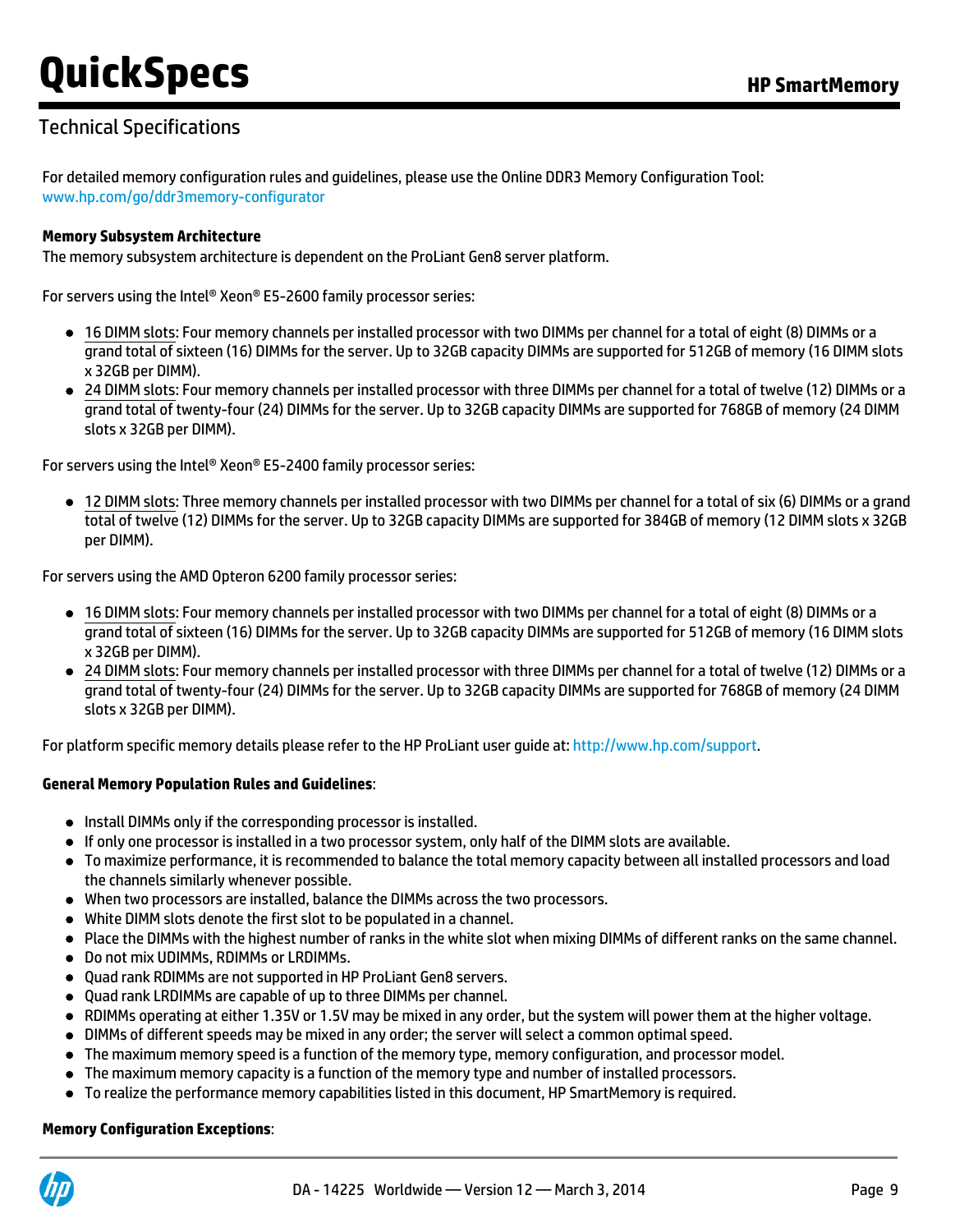# Technical Specifications

The Intel Xeon E5-2620 processor model does not support DIMMs at 1.35V. The system will default to 1.5V operation.

### **Intel Gen8 Supported Memory Bandwidth for HP ProLiant Gen8 Intel® Xeon® E5-2XXX v2 Series Processor Family**

| <b>DIMM</b>                                              |      |                     |                      |                      |                                  |                        |                      |                      | Load                 |      |                                    |      |                |      |      |
|----------------------------------------------------------|------|---------------------|----------------------|----------------------|----------------------------------|------------------------|----------------------|----------------------|----------------------|------|------------------------------------|------|----------------|------|------|
| Type ->                                                  |      |                     |                      |                      | <b>Registered Dimms (RDIMMs)</b> |                        |                      |                      | Reduced<br>(LRDIMMs) |      | Unbuffered with ECC DIMMs (UDIMMs) |      |                |      |      |
| <b>DIMM</b><br>Rank->                                    |      | Single Rank<br>(1R) | Dual<br>Rank<br>(2R) | Dual<br>Rank<br>(2R) | Single<br>Rank<br>(1R)           | Single<br>Rank<br>(1R) | Dual<br>Rank<br>(2R) | Dual<br>Rank<br>(2R) | Quad<br>Rank<br>(4R) |      | <b>Single Rank</b><br>(1R)         |      | Dual Rank (2R) |      |      |
| <b>DIMM</b><br>Capacity<br>->                            | 4GB  | 4GB                 | 8GB                  | 8GB                  | 8GB                              | 8GB                    | 16GB                 | 16GB                 | 32GB                 | 2GB  | 2GB                                | 4GB  | 4GB            | 8GB  | 8GB  |
| <b>DIMM</b><br><b>Native</b><br>Speed<br>$(MT/s) - >$    | 1600 | 1866                | 1600                 | 1866                 | 1600                             | 1866                   | 1600                 | 1866                 | 1866                 | 1600 | 1866                               | 1600 | 1866           | 1600 | 1866 |
| Voltage                                                  | LV   | Std                 | LV                   | Std                  | LV                               | Std                    | LV                   | Std                  | Std                  | LV   | Std                                | LV   | Std            | LV   | Std  |
|                                                          |      |                     |                      |                      |                                  |                        |                      |                      |                      |      |                                    |      |                |      |      |
| <b>SLOTS THAT CAN BE POPULATED</b><br>12 slot<br>servers | 12   | 12                  | 12                   | 12                   | 12                               | 12                     | 12                   | 12                   | 12                   | 12   | 12                                 | 12   | 12             | 12   | 12   |
| 16 slot<br>servers                                       | 16   | 16                  | 16                   | 16                   | 16                               | 16                     | 16                   | 16                   | 16                   | 16   | 16                                 | 16   | 16             | 16   | 16   |
| 24 slot<br>servers                                       | 24   | 24                  | 24                   | 24                   | 24                               | 24                     | 24                   | 24                   | 24                   | 16   | 16                                 | 16   | 16             | 16   | 16   |
| 32 slot<br>server                                        | 32   | 32                  | 32                   | 32                   | 32                               | 32                     | 32                   | 32                   | 32                   | n/a  | n/a                                | n/a  | n/a            | n/a  | n/a  |
| 48 slot<br>servers                                       | 48   | 48                  | 48                   | 48                   | 48                               | 48                     | 48                   | 48                   | 48                   | n/a  | n/a                                | n/a  | n/a            | n/a  | n/a  |
| 64 slot<br>servers#                                      | 64   | 64                  | 64                   | 64                   | 64                               | 64                     | 64                   | 64                   | 64                   | n/a  | n/a                                | n/a  | n/a            | n/a  | n/a  |
| MAXIMUM CAPACITY (GB)*                                   |      |                     |                      |                      |                                  |                        |                      |                      |                      |      |                                    |      |                |      |      |
| 12 slot<br>servers                                       | 48   | 48                  | 96                   | 96                   | 96                               | 96                     | 192                  | 192                  | 384                  | 24   | 24                                 | 48   | 48             | 96   | 96   |
| $ 16$ slot<br>servers                                    | 64   | 64                  | 128                  | 128                  | 128                              | 128                    | 256                  | 256                  | 512                  | 32   | 32                                 | 64   | 64             | 128  | 128  |
| 24 slot<br>servers                                       | 96   | 96                  | 192                  | 192                  | 192                              | 192                    | 384                  | 384                  | 768                  | 32   | 32                                 | 64   | 64             | 128  | 128  |
| 32 slot<br>servers                                       | 128  | 128                 | 256                  | 256                  | 256                              | 256                    | 512                  | 512                  | 1024                 | n/a  | n/a                                | n/a  | n/a            | n/a  | n/a  |
| 48 slot<br>server                                        | 192  | 192                 | 384                  | 384                  | 384                              | 384                    | 768                  | 768                  | 1536                 | n/a  | n/a                                | n/a  | n/a            | n/a  | n/a  |
| 64 slot<br>servers#                                      | 256  | 256                 | 512                  | 512                  | 512                              | 512                    | 1024                 | 1024                 | 2048                 | n/a  | n/a                                | n/a  | n/a            | n/a  | n/a  |

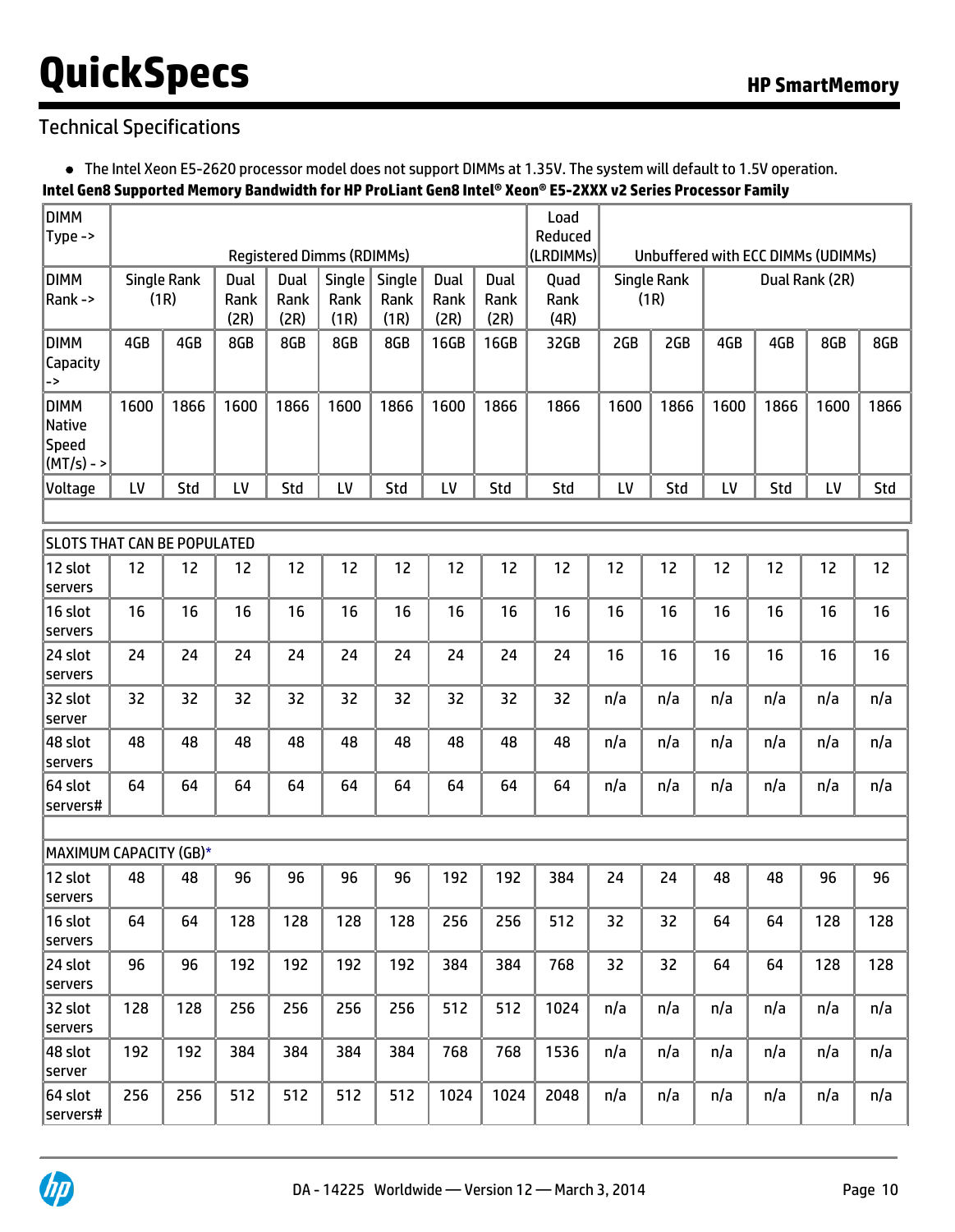### Technical Specifications

 $\mathbf{r}$ 

| POPULATED DIMM SPEED (MT/s)                                                                  |      |      |      |      |      |      |      |      |      |      |      |      |      |      |      |
|----------------------------------------------------------------------------------------------|------|------|------|------|------|------|------|------|------|------|------|------|------|------|------|
| 1 DIMM                                                                                       | 1600 | 1866 | 1600 | 1866 | 1600 | 1866 | 1600 | 1866 | 1866 | 1600 | 1866 | 1600 | 1866 | 1600 | 1866 |
| Per                                                                                          |      |      |      |      |      |      |      |      |      |      |      |      |      |      |      |
| Channel                                                                                      |      |      |      |      |      |      |      |      |      |      |      |      |      |      |      |
| 2 DIMM                                                                                       | 1600 | 1866 | 1600 | 1866 | 1600 | 1866 | 1600 | 1866 | 1866 | 1600 | 1866 | 1600 | 1866 | 1600 | 1866 |
| Per                                                                                          |      |      |      |      |      |      |      |      |      |      |      |      |      |      |      |
| Channel                                                                                      |      |      |      |      |      |      |      |      |      |      |      |      |      |      |      |
| 3 DIMM                                                                                       | 800  | 1066 | 800  | 1066 | 800  | 1066 | 800  | 1066 | 1333 | n/a  | n/a  | n/a  | n/a  | n/a  | n/a  |
| Per                                                                                          |      |      |      |      |      |      |      |      |      |      |      |      |      |      |      |
| Channel                                                                                      |      |      |      |      |      |      |      |      |      |      |      |      |      |      |      |
| Memory speed is a function of the processor QPI bus speed.                                   |      |      |      |      |      |      |      |      |      |      |      |      |      |      |      |
| $\ast$ Maximum capacity will vary based on individual server platform qualification schedule |      |      |      |      |      |      |      |      |      |      |      |      |      |      |      |

For HP SmartMemory, UDIMM is supported at 2DPC@DDR3-1866. Third party memory may only support up to 2DPC@DDR3-1333 or 1600.

# All configurations on 64 slot server run at DDR3-1066.

#### **Intel Gen8 Supported Memory Bandwidth for HP ProLiant Gen8 Intel® Xeon® E5-2XXX Series Processor Family**

| DIMM Type<br>∥–>                                 |      |                  |                      |                      | <b>Registered Dimms (RDIMMs)</b> |                      |                      | Load<br>Reduced<br>(LRDIMMs) |                   | Unbuffered with ECC DIMMs<br>(UDIMM <sub>S</sub> ) |                               |                      |                      |
|--------------------------------------------------|------|------------------|----------------------|----------------------|----------------------------------|----------------------|----------------------|------------------------------|-------------------|----------------------------------------------------|-------------------------------|----------------------|----------------------|
| ∥DIMM Rank<br>∥–>                                |      | Single Rank (1R) | Dual<br>Rank<br>(2R) | Dual<br>Rank<br>(2R) | <b>Single</b><br>Rank<br>(1R)    | Dual<br>Rank<br>(2R) | Dual<br>Rank<br>(2R) | <b>Three</b><br>Rank<br>(3R) | Quad<br>Rank (4R) | Single<br>Rank<br>(1R)                             | <b>Single</b><br>Rank<br>(1R) | Dual<br>Rank<br>(2R) | Dual<br>Rank<br>(2R) |
| ∥DIMM<br>  Capacity ->                           | 4GB  | 4GB              | 8GB                  | 8GB                  | 8GB                              | 16GB                 | 16GB                 | 24GB                         | 32GB              | 2GB                                                | 2GB                           | 4GB                  | 4GB                  |
| ∥DIMM<br>$\ $ Native<br>Speed<br>$\ $ (MT/s) - > | 1333 | 1600             | 1333                 | 1600                 | 1600                             | 1333                 | 1600                 | 1333                         | 1333              | 1333                                               | 1600                          | 1333                 | 1600                 |
| Voltage                                          | LV   | Std              | LV                   | Std                  | Std                              | LV                   | Std                  | LV                           | LV                | LV                                                 | Std                           | LV                   | Std                  |

| ISLOTS THAT CAN BE POPULATED |    |    |    |    |    |    |    |           |    |     |     |     |     |
|------------------------------|----|----|----|----|----|----|----|-----------|----|-----|-----|-----|-----|
| 12 slot<br> servers          | 12 | 12 | 12 | 12 | 12 | 12 | 12 | n/a       | 12 | 12  | 12  | 12  | 12  |
| 16 slot<br><b>servers</b>    | 16 | 16 | 16 | 16 | 16 | 16 | 16 | $16***$   | 16 | 16  | 16  | 16  | 16  |
| 24 slot<br>servers           | 24 | 24 | 24 | 24 | 24 | 24 | 24 | n/a       | 24 | 16  | 16  | 16  | 16  |
| 32 slot<br><b>server</b>     | 32 | 32 | 32 | 32 | 32 | 32 | 32 | $32*****$ | 32 | n/a | n/a | n/a | n/a |
| 48 slot<br><b>servers</b>    | 48 | 48 | 48 | 48 | 48 | 48 | 48 | n/a       | 48 | n/a | n/a | n/a | n/a |

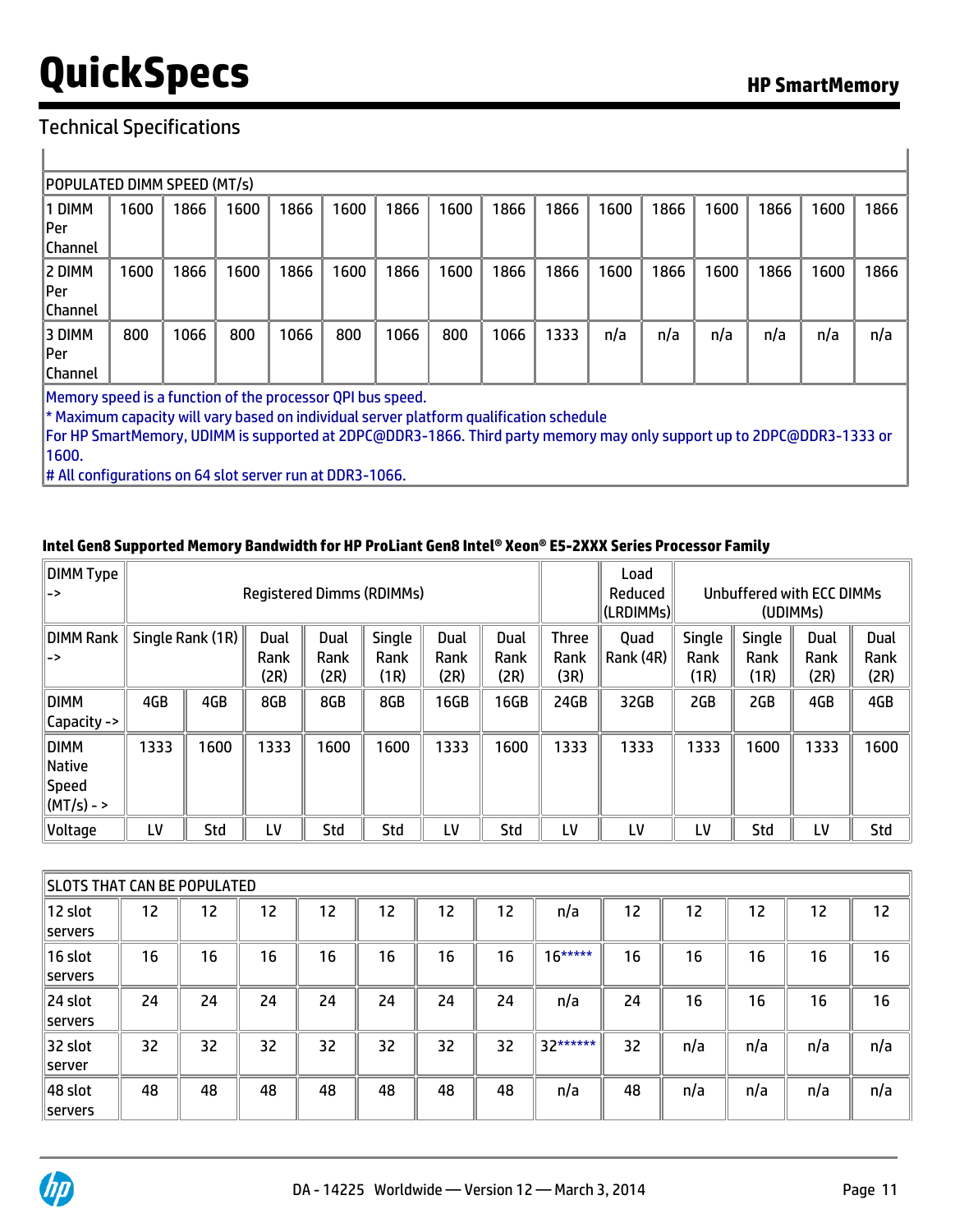### Technical Specifications

| 64 slot<br>servers#                                                                                                                                                                                                                                                                                                                                                                                                                                                | 64        | 64     | 64     | 64                           | 64   | 64     | 64     | n/a                        | 64      | n/a  | n/a  | n/a      | n/a  |
|--------------------------------------------------------------------------------------------------------------------------------------------------------------------------------------------------------------------------------------------------------------------------------------------------------------------------------------------------------------------------------------------------------------------------------------------------------------------|-----------|--------|--------|------------------------------|------|--------|--------|----------------------------|---------|------|------|----------|------|
|                                                                                                                                                                                                                                                                                                                                                                                                                                                                    |           |        |        |                              |      |        |        |                            |         |      |      |          |      |
| MAXIMUM CAPACITY (GB)*                                                                                                                                                                                                                                                                                                                                                                                                                                             |           |        |        |                              |      |        |        |                            |         |      |      |          |      |
| 12 slot<br>servers                                                                                                                                                                                                                                                                                                                                                                                                                                                 | 48        | 48     | 96     | 96                           | 96   | 192    | 192    | n/a                        | 384     | 24   | 24   | 48       | 48   |
| 16 slot<br>servers                                                                                                                                                                                                                                                                                                                                                                                                                                                 | 64        | 64     | 128    | 128                          | 128  | 256    | 256    | 384                        | 512     | 32   | 32   | 64       | 64   |
| 24 slot<br>servers                                                                                                                                                                                                                                                                                                                                                                                                                                                 | 96        | 96     | 192    | 192                          | 192  | 384    | 384    | n/a                        | 768     | 32   | 32   | 64       | 64   |
| 32 slot<br>servers                                                                                                                                                                                                                                                                                                                                                                                                                                                 | 128       | 128    | 256    | 256                          | 256  | 512    | 512    | n/a                        | 1024    | n/a  | n/a  | n/a      | n/a  |
| 48 slot<br>server                                                                                                                                                                                                                                                                                                                                                                                                                                                  | 192       | 192    | 384    | 384                          | 384  | 768    | 768    | n/a                        | 1536    | n/a  | n/a  | n/a      | n/a  |
| 64 slot<br>servers#                                                                                                                                                                                                                                                                                                                                                                                                                                                | 256       | 256    | 512    | 512                          | 512  | 1024   | 1024   | n/a                        | 2048    | n/a  | n/a  | n/a      | n/a  |
|                                                                                                                                                                                                                                                                                                                                                                                                                                                                    |           |        |        |                              |      |        |        |                            |         |      |      |          |      |
| POPULATED DIMM SPEED (MT/s)                                                                                                                                                                                                                                                                                                                                                                                                                                        |           |        |        |                              |      |        |        |                            |         |      |      |          |      |
| 1 DIMM<br>Per<br>Channel                                                                                                                                                                                                                                                                                                                                                                                                                                           | 1333      | 1600   | 1333   | 1600                         | 1600 | 1333   | 1600   | n/a                        | 1333*** | 1333 | 1600 | 1333     | 1600 |
| 2 DIMM<br>Per<br>Channel                                                                                                                                                                                                                                                                                                                                                                                                                                           | 1333      | 1600   | 1333   | 1600                         | 1600 | 1333   | 1600   | 1333###  1333***  1333**** |         |      | 1600 | 1333**** | 1600 |
| 3 DIMM<br>Per<br>Channel                                                                                                                                                                                                                                                                                                                                                                                                                                           | $1066***$ | 1333## | 1066** | $\ $ 1333## $\ $ 1333## $\ $ |      | 1066** | 1333## | n/a                        | 1066    | n/a  | n/a  | n/a      | n/a  |
| Memory speed is a function of the processor QPI bus speed.<br>* Maximum capacity will vary based on individual server platform qualification schedule<br>** For HP SmartMemory, RDIMM support 3DPC@ DDR3-1066 at 1.35V. Third party memory may only support up to 3DPC@DDR3-1066<br>at 1.5V.<br>*** LRDIMM enables 3 DIMMs per channel. HP SmartMemory will support up to 3DPC@DDR3-1066 at 1.35V. Third party memory may<br>only support 3DPC @DDR3-1066 at 1.5V. |           |        |        |                              |      |        |        |                            |         |      |      |          |      |

\*\*\*\* For HP SmartMemory, UDIMM is supported at 2DPC@DDR3-1333. Third party memory may only support up to 2DPC@DDR3- 1066.

\*\*\*\*\* This configuration is supported on BL460c Gen8 only with memory part number 700404-B21

\*\*\*\*\*\* This configuration is supported on BL660c Gen 8 only with the memory part number 716324-B21

# All configurations on 64 slot server run at DDR3-1066.

## RBSU setting required

### Only supported on BL460c and BL660c

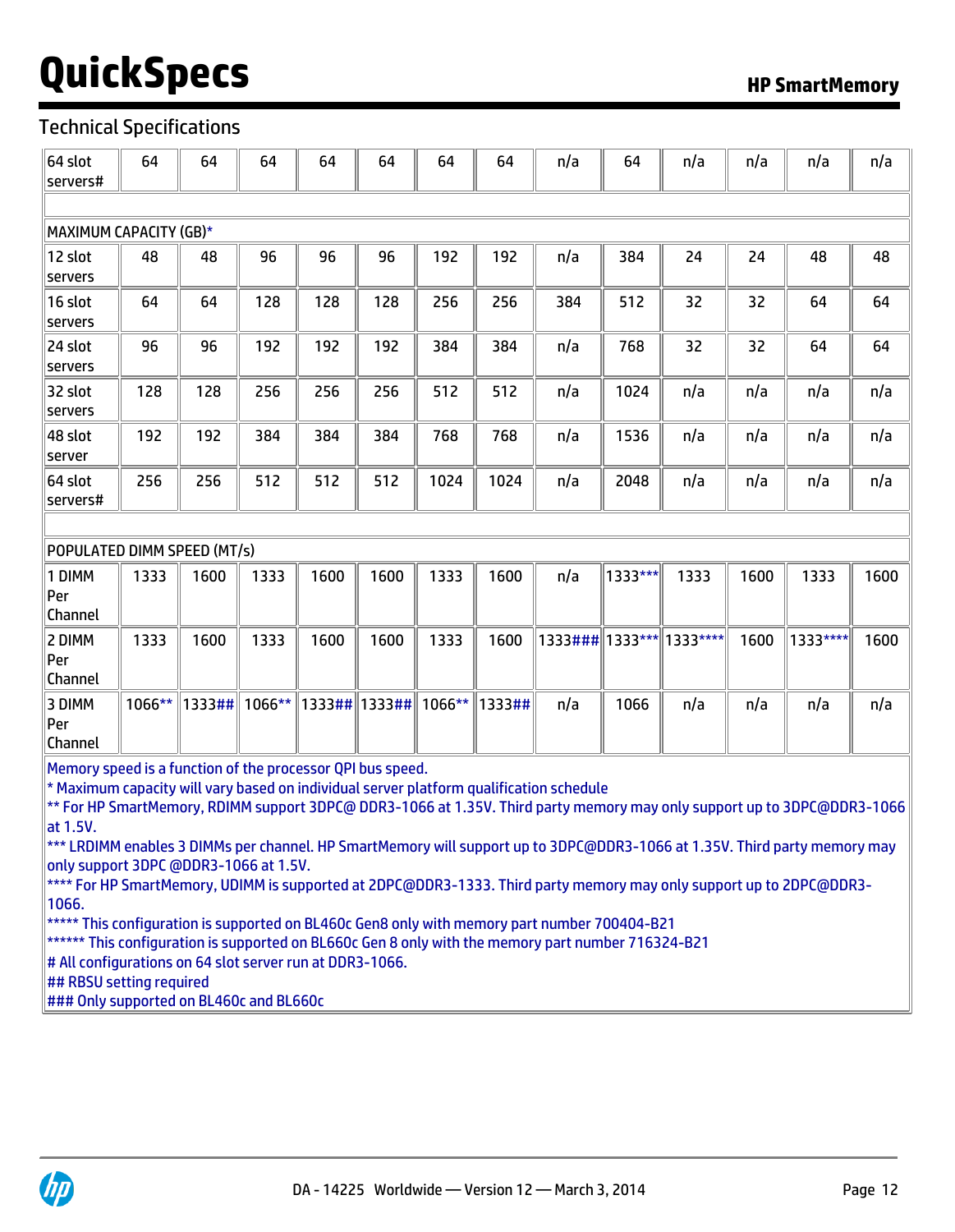### Technical Specifications

### **AMD Gen8 Supported Memory Bandwidth**

| DIMM Type ->                                                                                                                                                                                                                                                               |        | <b>Load Reduced</b><br><b>Registered Dimms (RDIMMs)</b><br>(LRDIMMs)                 |      |            |                |      |                |  |  |  |  |  |  |  |
|----------------------------------------------------------------------------------------------------------------------------------------------------------------------------------------------------------------------------------------------------------------------------|--------|--------------------------------------------------------------------------------------|------|------------|----------------|------|----------------|--|--|--|--|--|--|--|
| DIMM Rank ->                                                                                                                                                                                                                                                               |        | Single Rank (1R)                                                                     |      |            | Dual Rank (2R) |      | Quad Rank (4R) |  |  |  |  |  |  |  |
| <b>DIMM Capacity -</b>                                                                                                                                                                                                                                                     | 4GB    | 4GB                                                                                  | 8GB  | 8GB        | 16GB           | 16GB | 32GB           |  |  |  |  |  |  |  |
| <b>DIMM Native</b><br>Speed (MT/s) -<br>$\,$                                                                                                                                                                                                                               | 1333   | 1600                                                                                 | 1600 | 1333       | 1333           | 1600 | 1066           |  |  |  |  |  |  |  |
| Voltage                                                                                                                                                                                                                                                                    | LV/ULV | Std                                                                                  | Std  | LV/ULV     | LV/ULV         | Std  | LV             |  |  |  |  |  |  |  |
|                                                                                                                                                                                                                                                                            |        |                                                                                      |      |            |                |      |                |  |  |  |  |  |  |  |
| <b>SLOTS THAT CAN BE POPULATED</b>                                                                                                                                                                                                                                         |        |                                                                                      |      |            |                |      |                |  |  |  |  |  |  |  |
| 16 slot servers                                                                                                                                                                                                                                                            | 16     | 16                                                                                   | 16   | 16         | 16             | 16   | 16             |  |  |  |  |  |  |  |
| 24 slot servers                                                                                                                                                                                                                                                            | 24     | 24                                                                                   | 24   | 24         | 24             | 24   | 24             |  |  |  |  |  |  |  |
|                                                                                                                                                                                                                                                                            |        |                                                                                      |      |            |                |      |                |  |  |  |  |  |  |  |
| MAXIMUM CAPACITY (GB)*                                                                                                                                                                                                                                                     |        |                                                                                      |      |            |                |      |                |  |  |  |  |  |  |  |
| 16 slot servers                                                                                                                                                                                                                                                            | 64     | 64                                                                                   | 128  | 128        | 256            | 256  | 512            |  |  |  |  |  |  |  |
| 24 slot servers                                                                                                                                                                                                                                                            | 96     | 96                                                                                   | 192  | 192        | 384            | 384  | 768            |  |  |  |  |  |  |  |
|                                                                                                                                                                                                                                                                            |        |                                                                                      |      |            |                |      |                |  |  |  |  |  |  |  |
| POPULATED DIMM SPEED (MT/s)                                                                                                                                                                                                                                                |        |                                                                                      |      |            |                |      |                |  |  |  |  |  |  |  |
| 1 DIMM Per<br><b>Channel</b>                                                                                                                                                                                                                                               | 1333   | 1600                                                                                 | 1600 | 1333       | 1333           | 1600 | 1333           |  |  |  |  |  |  |  |
| 2 DIMM Per<br><b>Channel</b>                                                                                                                                                                                                                                               | 1333   | 1600                                                                                 | 1600 | 1333/10662 | 1333/10662     | 1600 | 1333           |  |  |  |  |  |  |  |
| 3 DIMM Per<br> Channel                                                                                                                                                                                                                                                     | 1066   | 1066                                                                                 | 1066 | 1066/8003  | 1066/8003      | 1066 | 8004           |  |  |  |  |  |  |  |
| <sup>2</sup> Ultra Low Voltage 8GB and 16GB dual rank operate at 1066MT/s speed in 2 DPC configurations.<br><sup>3</sup> Ultra Low Voltage 8GB and 16GB dual rank operate at 800MT/s speed in 3 DPC configurations.<br><sup>4</sup> LRDIMM capable of 3 DIMMs per channel. |        | $\vert$ <sup>1</sup> Maximum capacity will vary based on individual server platform. |      |            |                |      |                |  |  |  |  |  |  |  |

### **Memory Speed by Processor Model**

| <b>HP ProLiant Gen8 Intel® Xeon® E5-2600 Series Processor Family:</b>                                  |                                |
|--------------------------------------------------------------------------------------------------------|--------------------------------|
| <b>Processor Models</b>                                                                                | <b>Supported Memory Speeds</b> |
| E5-2690, E5-2680, E5-2670, E5-2667, E5-2665, E5-2660, E5-2650, E5-2650L, E5-2643, E5-<br>2637, E5-2537 | 1600/1333/1066MHz              |
| E5-2640, E5-2630, E5-2630L, E5-2620                                                                    | 1333/1066MHz                   |
| E5-2609. E5-2603                                                                                       | 1066MHz                        |

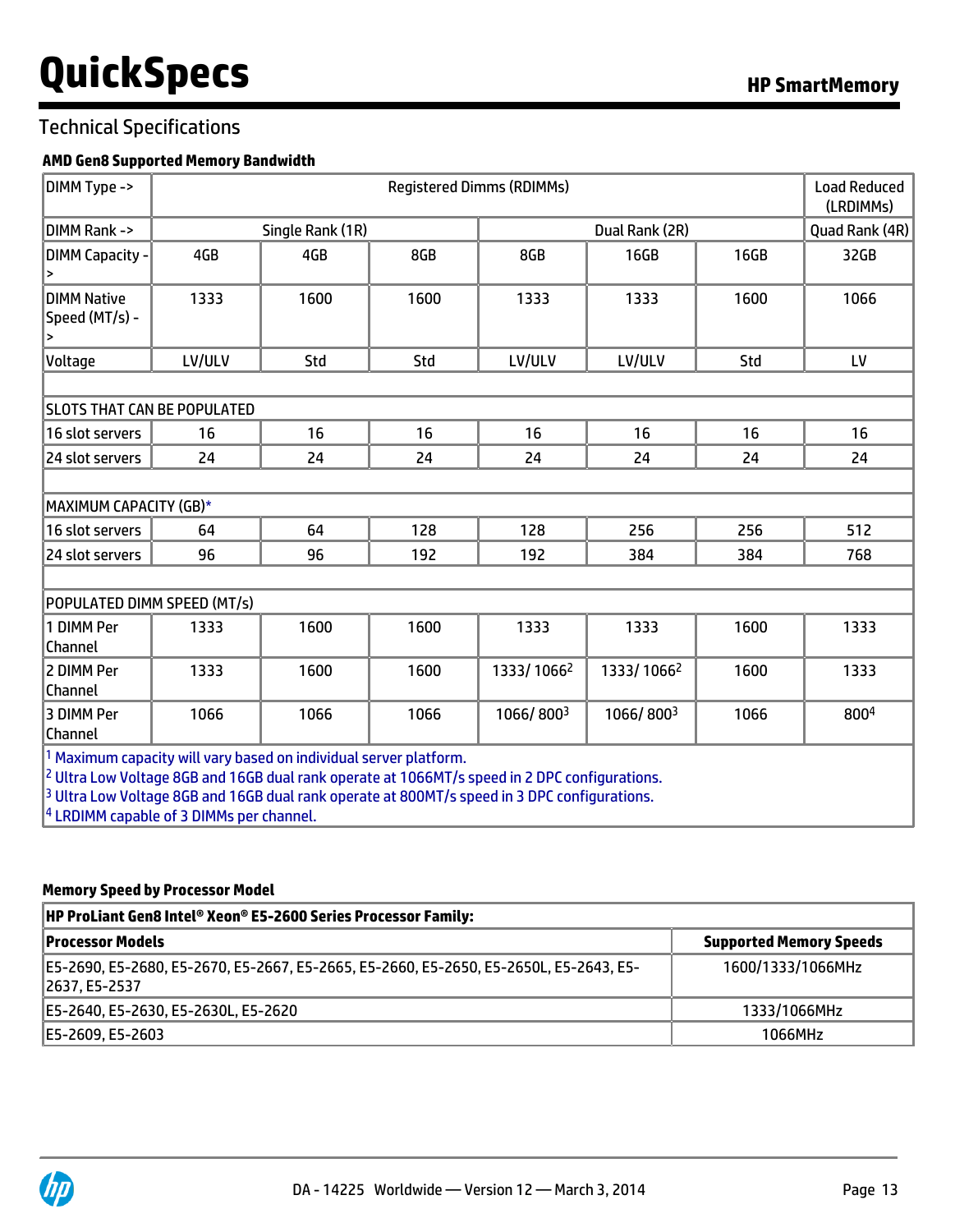### Technical Specifications

| <b>HP ProLiant Gen8 Intel® Xeon® E5-2400 Series Processor Family:</b> |                                |
|-----------------------------------------------------------------------|--------------------------------|
| <b>Processor Models</b>                                               | <b>Supported Memory Speeds</b> |
| IE5-2470. E5-2450                                                     | 1600/1333/1066MHz              |
| E5-2450L, E5-2440, E5-2430, E5-2420                                   | 1333/1066MHz                   |
| E5-2430L, E5-2407, E5-2403                                            | 1066MHz                        |

| HP ProLiant Gen8 Intel® Xeon® E5-2600 v2 Series Processor Family:                                     |  |
|-------------------------------------------------------------------------------------------------------|--|
| <b>Processor Models</b>                                                                               |  |
| ∥E5-2690 v2, E5-2680 v2, E5-2670 v2, E5-2660 v2, E5-2687W v2, E5-2667 v2, E5-2650 v2, E5-<br>∥2640 v2 |  |
| E5-2643 v2, E5-2630 v2, E5-2620 v2, E5-2637 v2, E5-2609 v2, E5-2603 v2                                |  |
| E5-2605L v2, E5-2630L v2                                                                              |  |

| HP ProLiant Gen8 Intel® Xeon® E5-2400 v2 Series Processor Family: |  |
|-------------------------------------------------------------------|--|
| Processor Models                                                  |  |
| ∥E5-2470 v2, E5-2450 v2, E5-2440 v2                               |  |
| E5-2450Lv2, E5-2430v2, E5-2420v2, E5-2430Lv2                      |  |
| E5-2407 v2, E5-2403 v2                                            |  |

| <b>HP ProLiant Gen8 AMD Series Processor Family:</b>                                 |                                |
|--------------------------------------------------------------------------------------|--------------------------------|
| <b>Processor Models</b>                                                              | <b>Supported Memory Speeds</b> |
| 6204, 6212, 6220, 6230HE, 6234, 6238, 6262HE, 6272, 6274, 6276, 6278, 6282SE, 6284SE | 1600/1333/1066MHz              |

**NOTE:** Capacity references are rounded to the common gigabyte (GB) values.

- $2GB = 2,048MB$
- $-4GB = 4,096MB$
- 8GB = 8,192MB
- 16GB = 16,384MB
- 32GB = 32,768MB

**Memory options part number decoder**